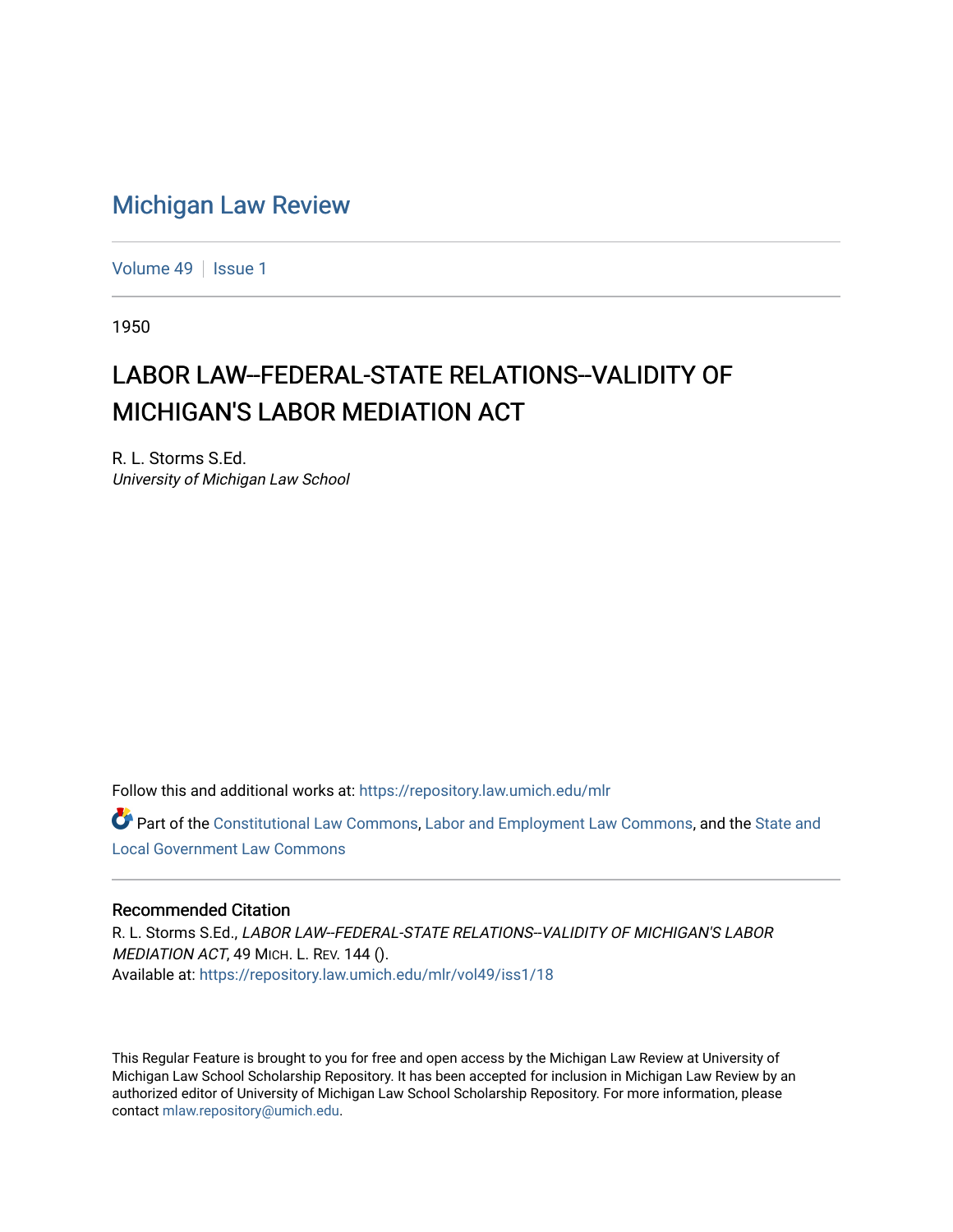LABOR LAW-FEDERAL-STATE RELATIONS-VALIDITY OF MICHIGAN'S LABOR MEDIATION ACT-Plaintiff labor union called a strike against defendant auto corporation in May, 1948, without conforming to the prescribed state procedure. The purpose of the strike was to enforce demands for higher wages and the strike was conducted peacefully. To enjoin possible criminal prosecution the union instituted the instant suit in the state courts, $<sup>1</sup>$  contending that the Mich-</sup> igan labor mediation law, the much publicized "Bonine-Tripp Act,"<sup>2</sup> violated the due process and commerce clauses of the Federal Constitution. The Michigan Supreme Court<sup>3</sup> reversed the decision of the trial court which had granted the injunction. On appeal, *held*, reversed. Congress has occupied the field of regulation of peaceful strikes for higher wages, and has closed it to state regulation; and even if some state regulation in this area could be sustained, the particular statute involved could not stand because it conBicts with the over-riding federal act.4 *U.A.W.-C.I.O. v. O'Brien,* 339 U.S. 454, 70 S.Ct. 781 (1950).

The decision in the principal case raises again the troublesome question of the proper relationship between federal and state legislation in the complicated area of labor relations. In resolving the question, it is not clear whether the test to be applied is or should be a test of Congressional occupancy of the field or a test of conflicting legislation. Of course, Congress has not been silent on

1 The Michigan court held that plaintiff's acts "rendered [them] subject to threatened criminal prosecution .••• " 325 Mich. 250 at 254, 38 N.W. (2d) 421 (1949).

<sup>2</sup>Mich. Comp. Laws (1948) §423.1 et seq.

s U.A.W.-C.I.O. v. Wayne Pros. Atty., 325 Mich. 250, 38 N.W. (2d) 421 (1949).

<sup>4</sup>The Court found no need to discuss the due process objection, inasmuch as it held the state court in error in its decision on the commerce power. Principal case at 456.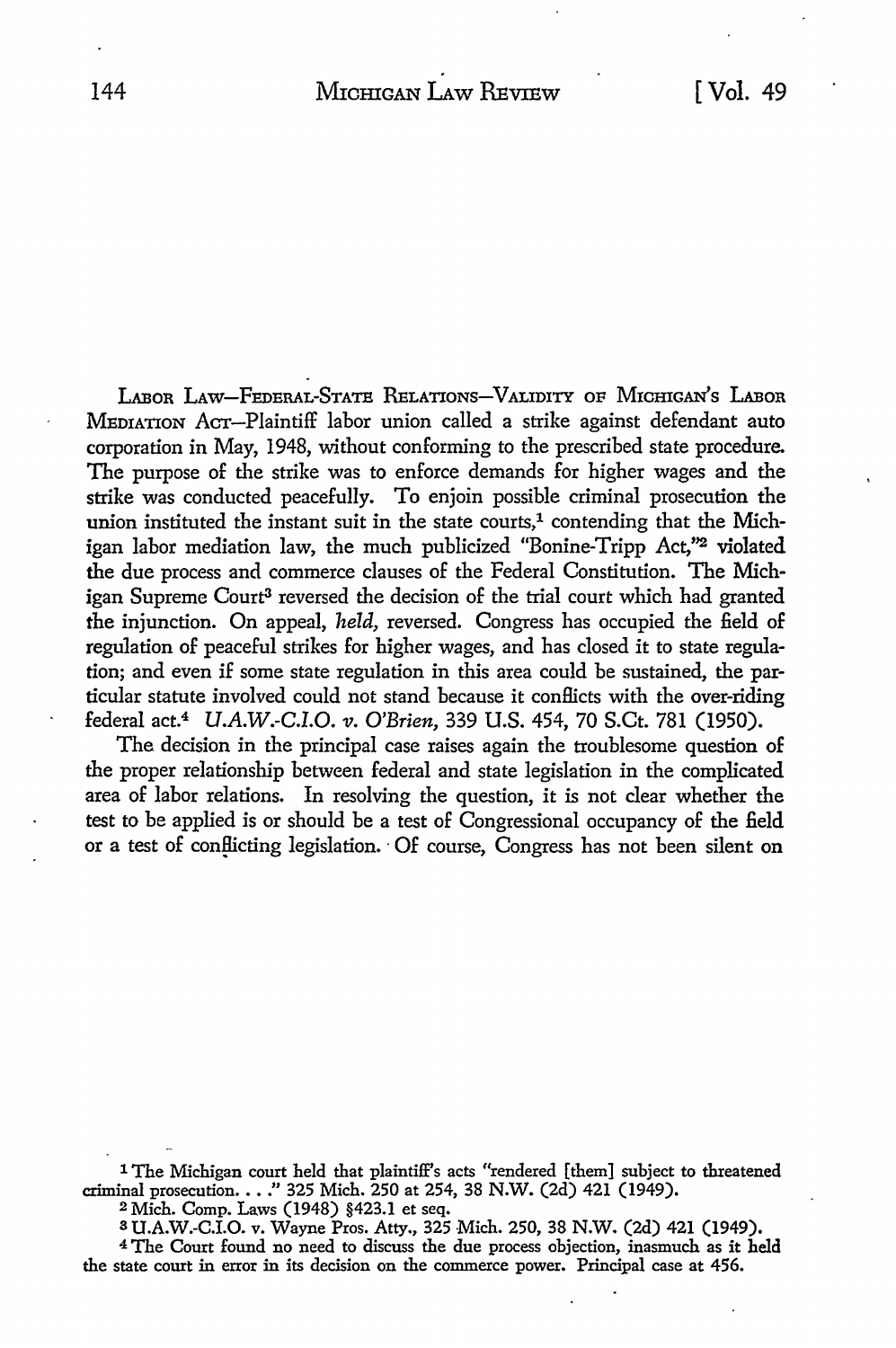the subject of strikes in interstate commerce, $5$  but an indication that Congress perhaps did not intend to foreclose state regulation is suggested by sections S(d)G and 137 of the Taft-Hartley Act itself. However, the cases cited as authority in the principal case were either based upon or have since been read as being based upon the ground of occupancy, which would indicate the actual basis of the principal decision. As for the question of inconsistent legislation, the court points out that the federal act permits strikes at a different and usually earlier time than the Michigan statute, $\delta$  that it does not require majority authorization as is required by that statute, and that the bargaining units established in accordance with federal law may be inconsistent with those required by state regulation.<sup>9</sup> On the other hand, it may be said that the state statute did not prohibit calling or instituting a strike incident to any legitimate labor controversy, but merely required as a condition precedent a majority approval thereby protecting both the majority of the employees and the public. There was not present here the sharp and irreconcilable conflict which has caused state statutes to fall in other labor cases.<sup>10</sup> The decision in the principal case should be com-

<sup>5</sup> In the National Labor Relations (Wagner) Act, 49 Stat. L. 449 (1935), 29 U.S.C. (1946) §151, as amended by the Labor-Management Relations (Taft-Hartley) Act, 61 Stat. L. 136 (1947), 29 U.S.C. (Supp. 1948) §141, Congress safeguarded the exercise by employees of "concerted activities" and recognized the right to strike. See §§7, 2(3) and 13 of the original and amended acts. It qualified that right in §8(d) of the 1947 act, by imposing limitations on the right to strike while there is in force a collective bargaining agreement. Plaintiff had complied with these limitations. In other provisions which did not here affect plaintiff, Congress forbade strikes for certain objectives [§8(b) (4)] and outlined procedures for dealing with strikes which might create a national emergency [§§206-210].

<sup>6</sup> The third subdivision of this section requires notice to be given to both federal and state conciliation boards as a condition precedent to striking where there is a collective bargaining agreement then in effect. See 61 Stat. L. 142 (1947), 29 U.S.C. (Supp. 1948) §158. .

7 "Nothing in this act, *except as specifically provided for herein,* shall be construed so as either to interfere with or impede or diminish in any way the right to strike, *or to affect the limitation or qualifications on that right.''* (Emphasis added). 61 Stat. L. 151 (1947), 29 U.S.C. (Supp. 1948) §163. There is very little legislative history as to what this section means. See Smith, "The Taft-Hartley Act and State Jurisdiction over Labor Relations," 46 MrcH. L. REv. 593 at 600-601 (1948).

<sup>8</sup>The Michigan act calls for a notice given "in the event the parties • • . are unable to settle any dispute" to ·be followed by mediation, and if that is unsuccessful, by a strike vote within twenty days, with a majority required to authorize a strike. See Mich. Comp. Laws (1948) §§423.9 and 423.9(a). Under §8(d) of the Taft-Hartley Act, however, the prescribed strike notice can be given sixty days before the contract termination or modification.

<sup>9</sup> Though the unit for the Michigan strike vote cannot extend beyond the state's borders, the unit for which plaintiff is the federally certified bargaining representative includes defendant's plants in three states. The Michigan court in UAW-CIO v. Wayne Pros. Atty., supra note 3, thought this point to be no bar to the exercise of inherent police power incident to a strike located in the state, "for otherwise diversity of State location of employees would limit the right of any of the States, wherein the employees were located, in the exercise of [inherent police power].'' The holding may beg the question, yet possibly the only answer is that the unit could and did function under both acts.

<sup>10</sup> See Hill v. Florida, 325 U.S. 538, 65 S.Ct. 1373 (1945) where a Florida statute requiring unions and their agents to be licensed was held invalid. Under the statute, unions could not even begin to exercise any of their rights, not even the fundamental right of collective bargaining, unless they were licensed. And see Allen-Bradley Local v. WERB, 315 U.S. 740, 62 S.Ct. 820 (1942).